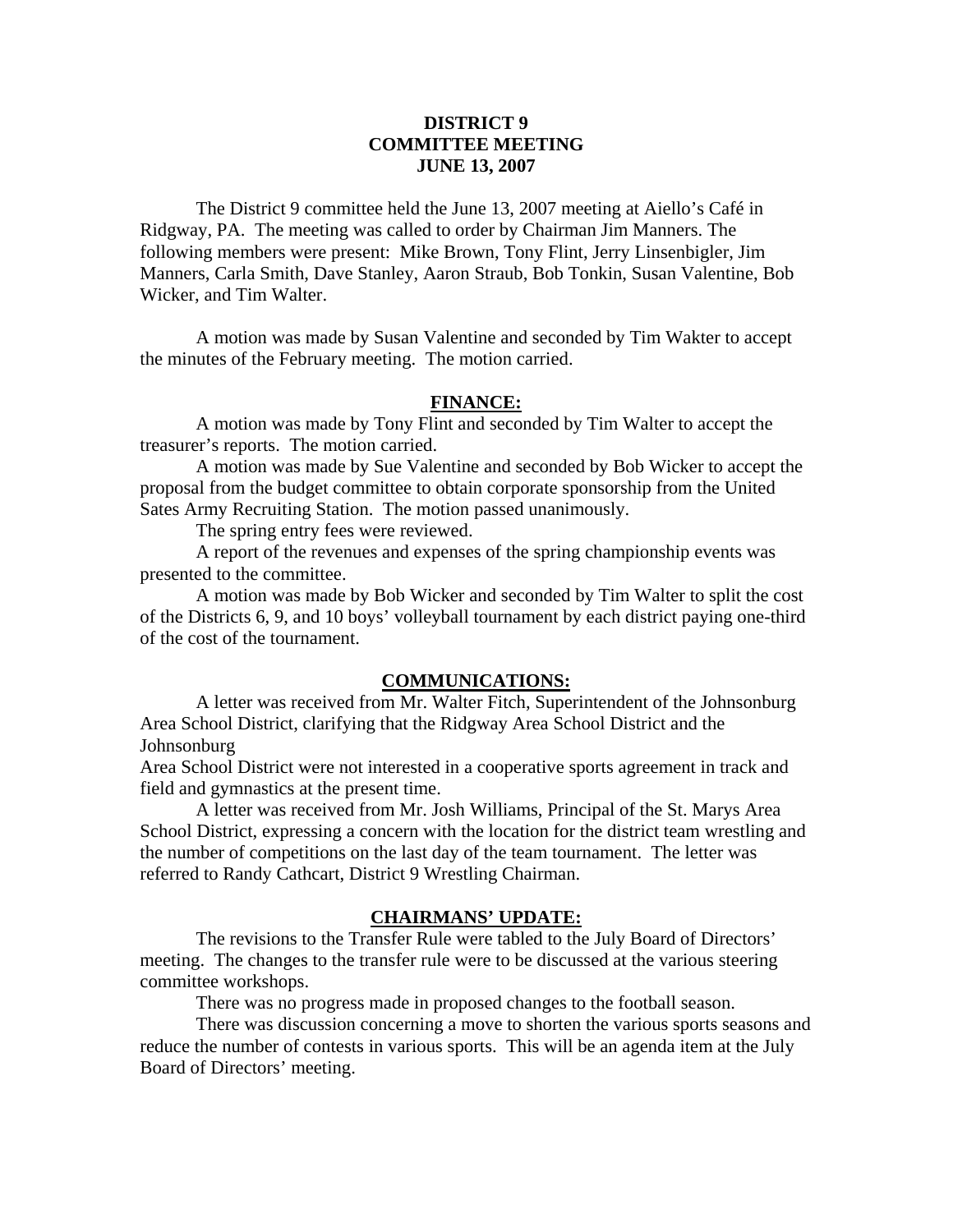### **ADMINISTRATIVE:**

A motion was made by Carla Smith and seconded by Mike Brown to grant athletic eligibility to Ashley Jacobs a student at St. Marys Area High School. The motion carried.

A request to grant an Oswayo Valley High School student additional semesters of eligibility was withdrawn.

A motion was made by Jerry Linsenbigler and seconded by Mike Brown to grant athletic eligibility to Michael Joseph Rajecki, a student transfer from Center Grove North Middle School to DuBois Area High School. The motion carried.

A motion was made by Bob Wicker and seconded by Susan Valentine to grant athletic eligibility to Santiago Molina Perez, a foreign exchange student from Columbia. The motion carried.

A motion was made by Aaron Straub and seconded by Mike Brown to deny athletic eligibility to a Cameron County High School student based on age. The motion carried.

A motion was made by Tim Walter and seconded by Susan Valentine to maintain the operation of the District 9 Website with Tom Elling and Barry Kline. The motion carried.

The following items were discussed and will be discussion items at future committee meetings: the format of the annual principals' meeting and annual banquet, a fall informational meeting for principals and athletic directors, seeding process for district championships, policy for forfeit of contests.

According to PIAA rules the Bradford Area High School football team must participate in the District 9 Football Championship even though they play in a District 10 league.

# **ADMINISTRATIVE COMMITTEES:**

### **AUDIT COMMITTEE**:

 The audit committee will conduct the annual audit on July 11, 2007 in Emporium. **AWARDS:** 

 The number of plaques given to District 9 athletes for the 2006 – 2007 school year was reviewed.

### **OFFICIALS:**

 There is a possibility a volleyball officials' chapter transferring from District 10 to District 9.

### **SPORTSMANSHIP:**

 The schools eligible to receive the 2006 – 2007 District 9 Sportsmanship Award will be discussed at the August meeting.

# **SPORTS SPECIFIC COMMITTEES:**

# **CROSS COUNTRY:**

The District 9 Championship Meet will be held on October 27 at the Ridgway Area Middle School. The PIAA will sponsor a meet on the site of the PIAA Championship Meet in Hershey. More information will follow.